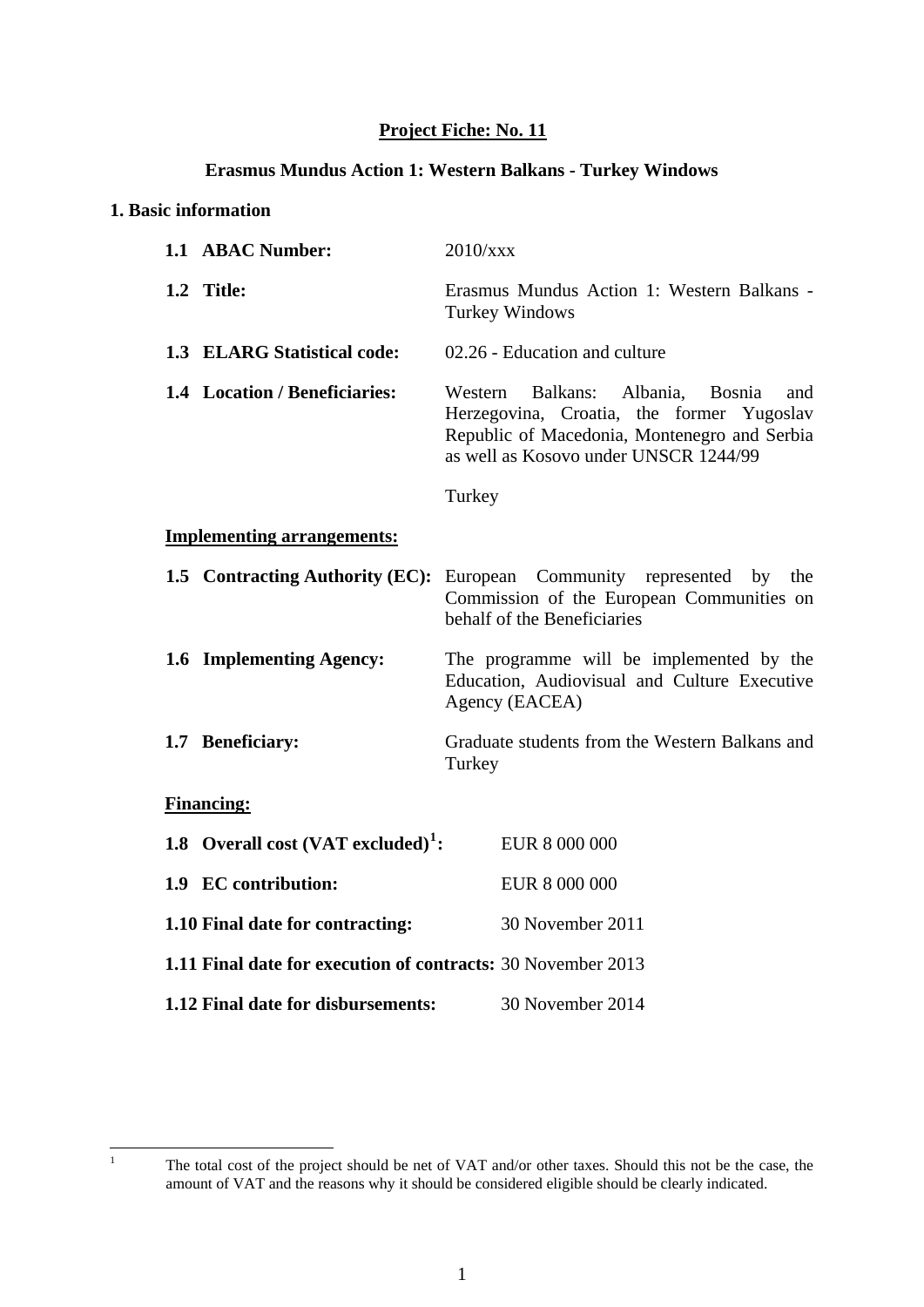### **2. Overall Objective and Project Purpose**

### **2.1 Overall Objective**

To achieve better understanding and mutual enrichment between the European Union and the Candidate Countries and Potential Candidates in the field of higher education through promoting the mobility of students and doctoral candidates at higher education level.

### **2.2 Project purpose**

Enable highly qualified graduates and doctoral candidates from the Western Balkans and Turkey to engage in postgraduate study at European universities and to obtain qualifications and/or experience in the European Union and EFTA-EEA States.

### **2.3 Link with AP/NPAA / EP/ SAA[2](#page-1-0)**

Higher Education is an issue mentioned in all the European / Accession Partnerships (except Montenegro) as a medium priority. The AP for the former Yugoslav Republic of Macedonia and the EP for Albania, Bosnia and Herzegovina, Serbia and Kosovo also indicate higher education as a sector for promoting regional cooperation.

### **2.4 Link with MIPD**

This project has been designed on the basis of the IPA Multi-beneficiary Multi-annual Indicative Planning Document (MIPD) 2009-2011<sup>[3](#page-1-1)</sup> in which education is a priority under Section 2.3.2.3. As noted in the MIPD, the objectives of aid in the area of education is to: Support the development and the quality of the higher education systems through balanced cooperation between local higher education institutions and those of the EU Member States; Enable mutual enrichment and better understanding between the EU Member States and the IPA beneficiaries through the exchange of academic staff and students at all levels and through the provision of postgraduate studies to highly qualified students in EU universities.

### **3. Description of project**

### **3.1 Background and justification**

The programme specifically addresses the recommendation of the European Commission's Communication of 27 January 2006 "The Western Balkans on the Road to the EU: Consolidation Stability and Raising Prosperity<sup>"[4](#page-1-2)</sup> which indicates that "a special window will be made available in 2006 in Erasmus Mundus to allow up to 100 students from the region to undertake postgraduate studies in EU high profile master's courses." 4 million EUR have been allocated for this purpose under CARDS 2007 and 4 million EUR under IPA 2007. In 2008 Turkey expressed interest to participate in this Window. In addition, according to the Communication of March  $2008^5$  $2008^5$  "Western Balkans: Enhancing the European Perspective" and following the recommendations of the Council Meeting of January 2008, the Commission

 $\frac{1}{2}$  $AP = Accession$  Partnership: NPAA = National Programme for the Adoption of the Acquis (for Candidate Countries), National Action Plan (for Potential Candidates); EP= European Partnership; SAA = Stabilisation and Association Agreement

<sup>3</sup> COM (2009) 4518

<sup>4</sup> COM (2006)27, 27.01.06

<span id="page-1-3"></span><span id="page-1-2"></span><span id="page-1-1"></span><span id="page-1-0"></span><sup>5</sup> COM (2008)127, 05.03.08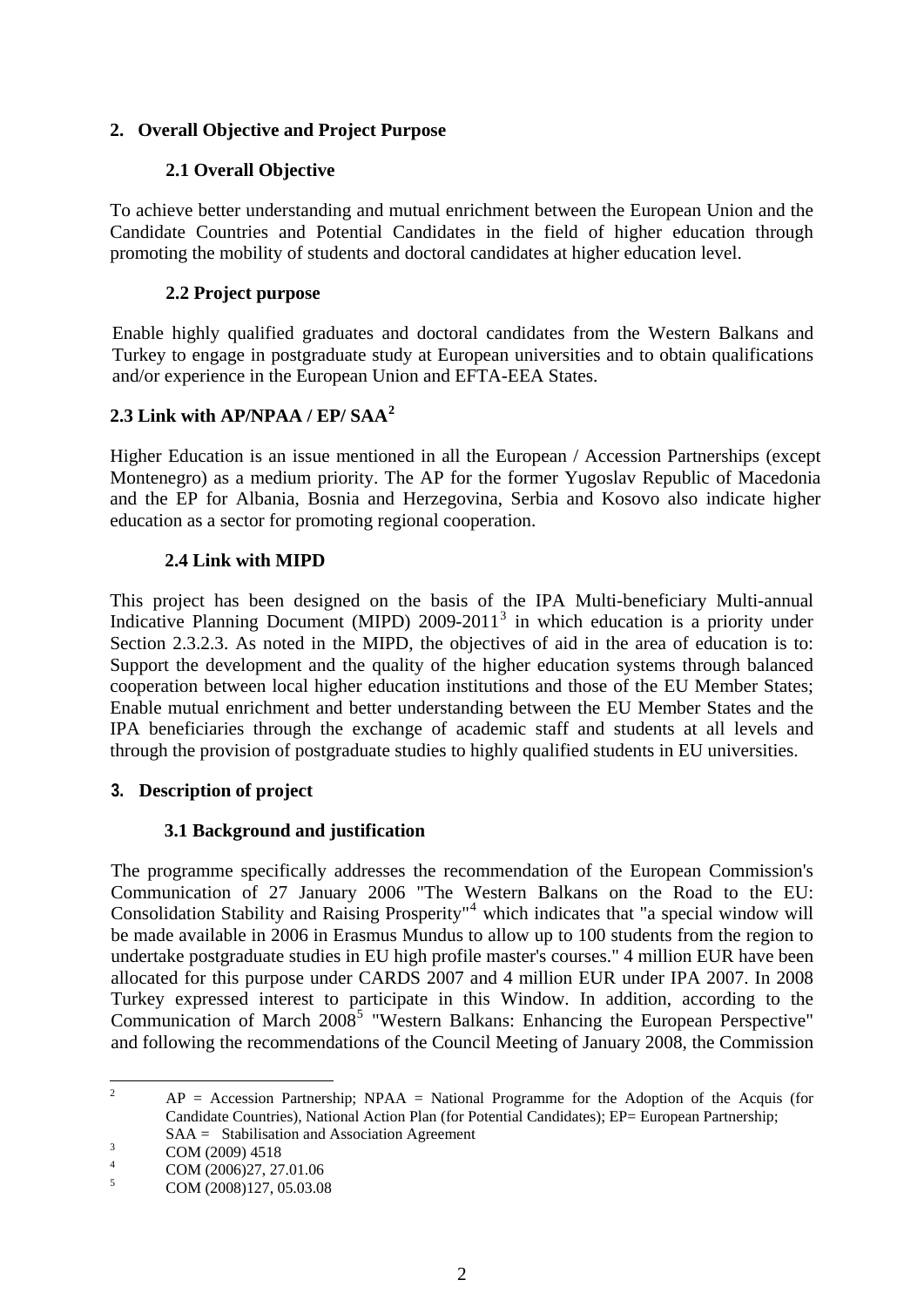decided to increase the amount of the allocation to allow more students to benefit from this Programme. The budget and the number of scholarships under Action 1 have been doubled from IPA 2007 to IPA 2009 (100 to 200 scholarships).

This initiative emphasises the European Commission's desire to encourage the opening up of European higher education to the Western Balkans and Turkey. It complements the EU existing programmes in higher education, Tempus (for the Western Balkans) and Erasmus (in which Turkey participates), as well as the Erasmus Mundus Action 2 – Partnerships (former External Cooperation Window).

In order to reinforce the added value of Community action, it is necessary to ensure coherence and complementarities between the actions implemented in the framework of the present initiative and other relevant Community policies, instruments and actions. Effective linkages in the area of higher education undertaken within the framework of the EU cooperation with the Western Balkans and Turkey and the competent international organisations will be ensured.

#### **3.2 Assessment of project impact, catalytic effect, sustainability and cross border impact**

The Erasmus Mundus programme has provided valuable support to the achievement of important results in the field of higher education at European level including the elaboration of masters programmes compatible with the Bologna principles, increasing international student mobility, support to the quality assurance, fostering academic cooperation between EU and non-member institutions, enhancing the image of European higher education in non member Beneficiaries.

Furthermore the programme has had a catalytic effect on the implementation of the Bologna recommendations and has strongly contributed to the promotion of mutual understanding in a multicultural environment and training.

Performance is monitored through desk and field monitoring. The Erasmus Mundus National Structures act as information offices in EU Member States.

### **3.3 Results and measurable indicators:**

The key results of this project are:

- Students from the Western Balkans and Turkey obtain a Masters degree (joint, double or multiple) from an Erasmus Mundus Masters Course;
- Doctoral candidates from the Western Balkans and Turkey to carry out their doctoral research and studies as part of an Erasmus Mundus Joint Doctorate;
- Improved cultural understanding and respect for diversity.

The main performance indicators for Erasmus Mundus are the number of institutions and students participating in the programme. The impact of the Western Balkans - Turkey Window within Erasmus Mundus will be measured against performance indicators such as the number of students participating in the scheme as well as the impact of their study in the EU on employability and career opportunities. The results of the project will be evaluated through an assessment and to be carried out by the Commission services.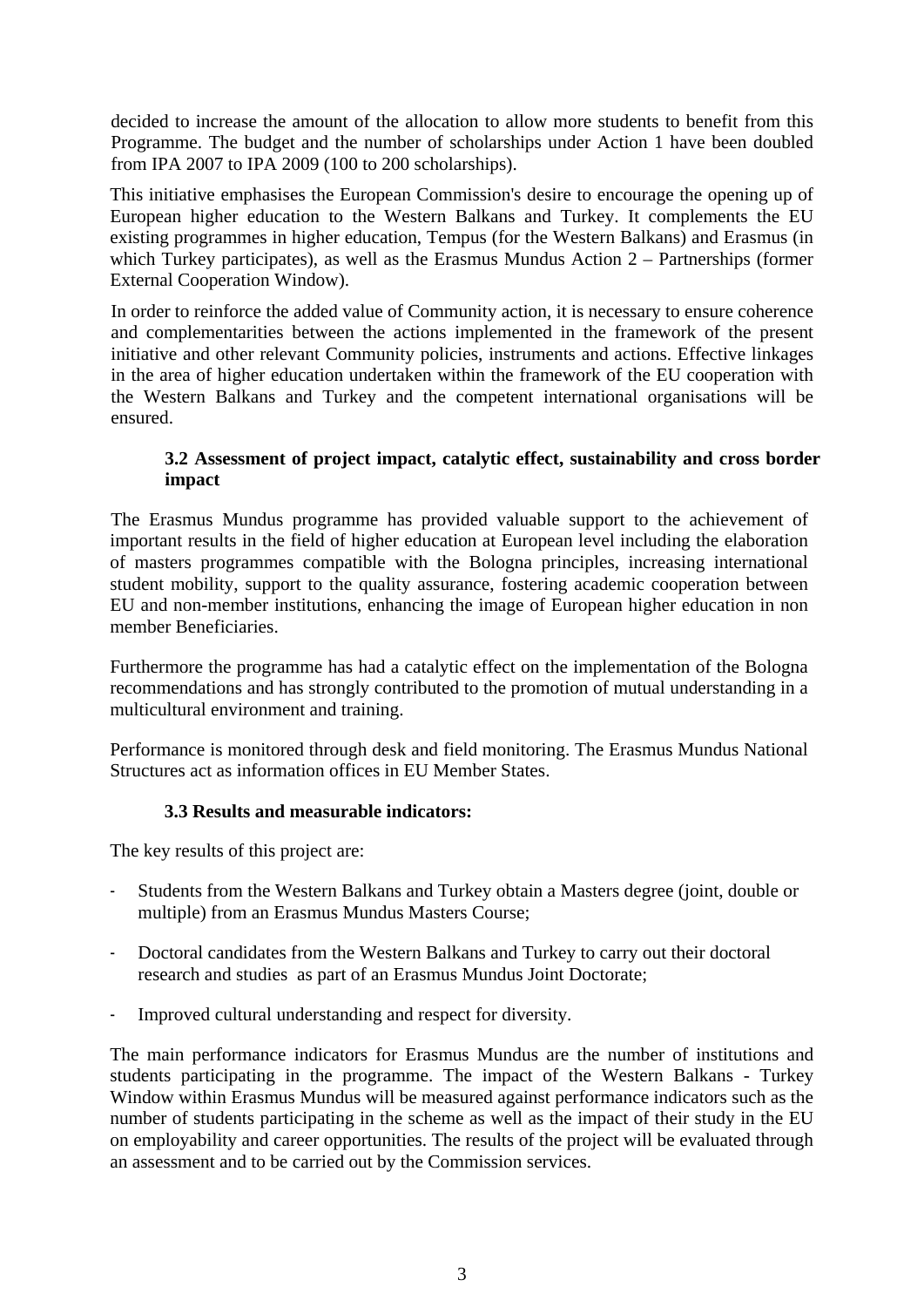#### **3.4 Activities:**

The Erasmus Mundus Masters or Doctorates Consortia will provide approximately 200 scholarships to graduate students from the Western Balkans and Turkey to attend an Erasmus Mundus Masters or Doctorate Course for a minimum duration of one and a maximum duration of two years. The scholarships are awarded exclusively to graduate students who have been registered to an Erasmus Mundus Masters or Doctorate Course.

#### **3.5 Conditionality and sequencing:**

This programme will be implemented on the assumption that numerous students will be interested in mobility activities.

#### **3.6 Linked activities**

This project complements current and previous higher education schemes in the field, building on the positive results that other programmes like Tempus and the Erasmus Mundus External Cooperation Window have generated in the region:

- Tempus aims at up-grading higher education institutions and promoting regional and multilateral networking between higher education institutions in the EU and the Western Balkans. Tempus projects relate to curriculum development and institutional development.
- Erasmus Mundus Action 2 (former External Cooperation Window). This Programme was extended to the Western Balkans in 2007 in order to enable academic cooperation as well as mobility of academic staff and students at all levels.
- Erasmus (part of the Lifelong Learning Community Programme): among the Candidate Countries and Potential Candidates for Accession, only Turkey participates in this programme, on the same footing as the EU Member States, in the framework of the preaccession strategy.

In addition and completing the proposed scholarships under this programme, the "European Integration Scholarship Programme" under IPA 2008 aims at strengthening the capacity of relevant public institutions in Serbia, through the provision of specialised academic and professional training programmes for qualified applicants of diverse backgrounds, in areas pertinent for the process of European integration.

The Agency for Mobility and EU Programmes in Croatia, the National Agency for EU Education Programmes and Mobility in the former Yugoslav Republic of Macedonia, the designated national agency for management of the Life-long Learning Programme, which are undertaking preparatory measures for their countries' full participation in the Life-Long Learning Programme, launched the Call for Proposals referring to pilot projects for Life-Long Learning Programme in 2009 funded by IPA 2007 funds. The pilot projects include application of HEIs for Erasmus Charter as well as students' mobility for studies and staff mobility under Erasmus.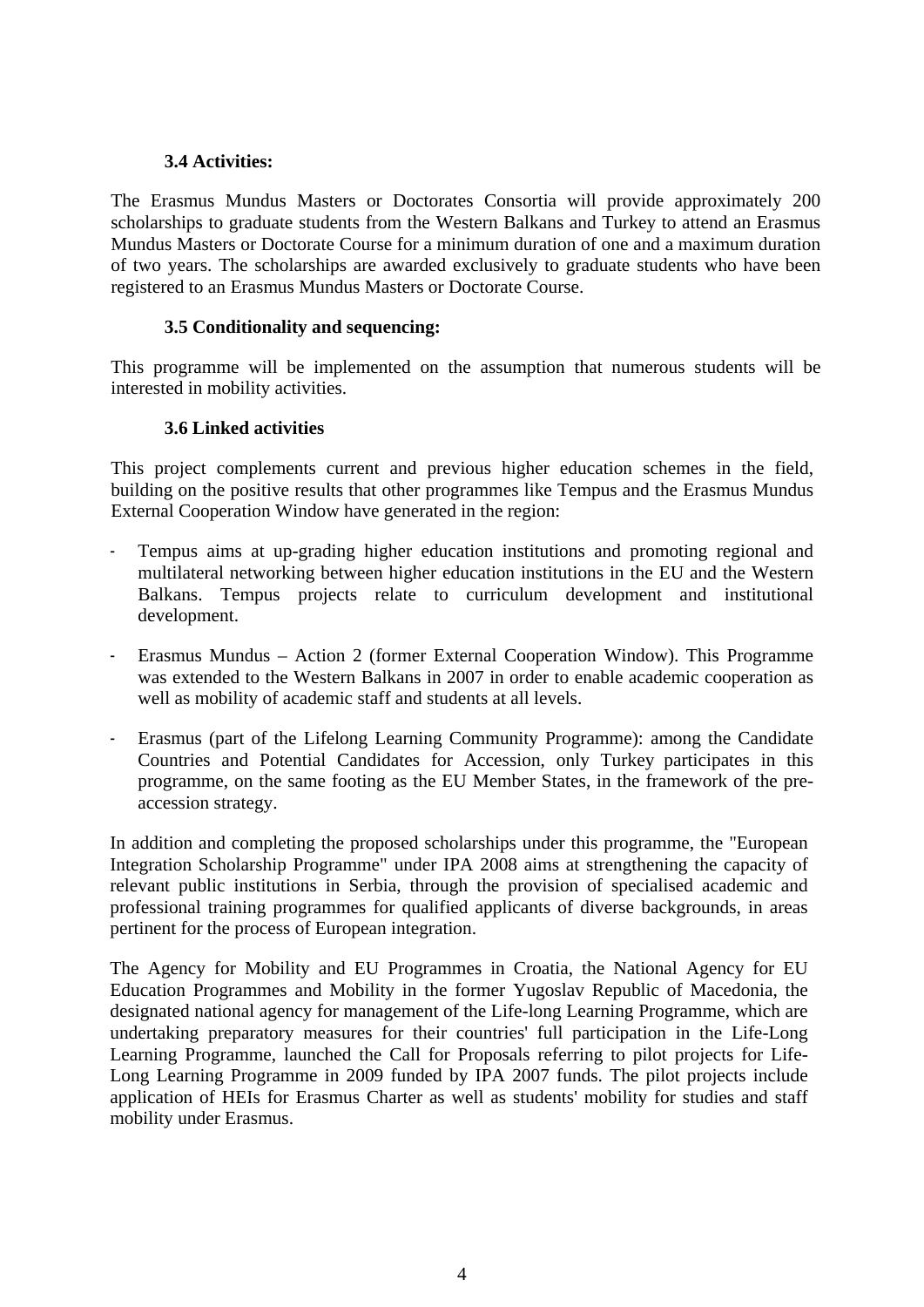The Programme shall support and supplement action taken by and in the Member States while fully respecting their responsibility for the content of education and the organisation of education and training systems, and their cultural and linguistic diversity.

The Czech Presidency has co-organised with the European Commission in May 2009 a Pledging Conference which aimed at taking stock of what has been undertaken both by the Commission and the Member States in the provision of scholarships for the students of the Western Balkans. It is now envisaged to create a mechanism of coordination and information between the Commission, the Member States and the Candidate Countries and Potential Candidates for accession.

#### **3.7 Lessons learned**

During the first four years of implementation of the previous Erasmus Mundus programme (2004-2009), students from the Western Balkans already had the opportunity to participate in the programme that was open to individuals worldwide.

Institutions from the Western Balkans were also eligible to establish partnerships or reinforce cooperation projects with Erasmus Mundus Masters courses and to participate in projects aiming to enhance the attractiveness of European Higher Education in the world.

The proposed Western Balkans – Turkey Windows are foreseen to start in the academic year 2011-2012 and will benefit from the lessons learnt from previous years.

Since 2006, Serbia has benefited from 50% of the total amount of scholarships. Since it is not possible to establish "quotas" per Beneficiary as the first criteria is excellence and not nationality, it is foreseen to open three different windows from the academic year 2010/2011: (i) a window for Serbia, (ii) a window for Turkey and (iii) a window for the rest of the Western Balkans. The breakdown of the budget will be established according to the 2009 selection results.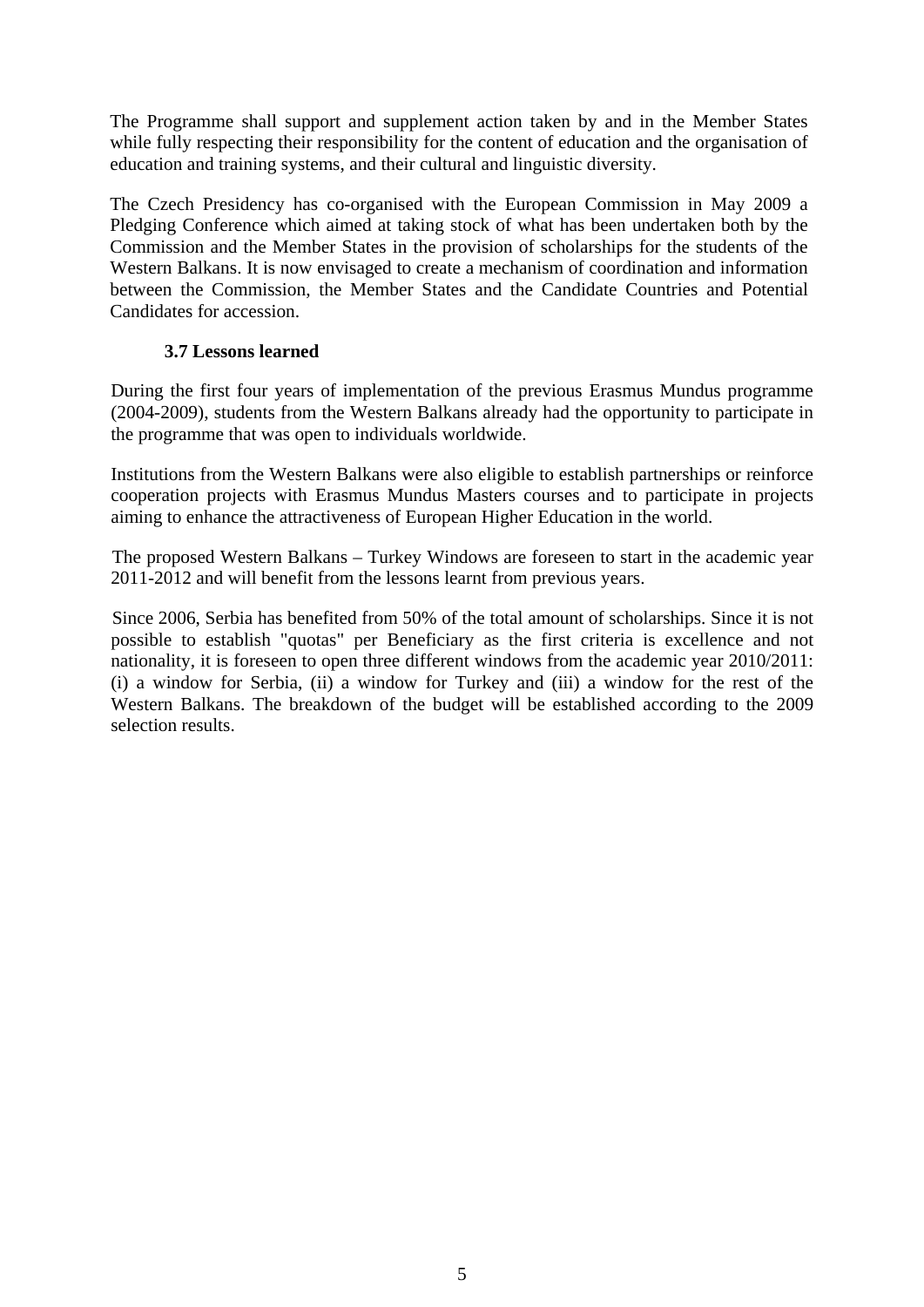# **4. Indicative Budget (amounts in EUR)**

|                      |                           |              | <b>SOURCES OF FUNDING</b>                   |            |                       |                   |     |                       |                      |             |                          |       |
|----------------------|---------------------------|--------------|---------------------------------------------|------------|-----------------------|-------------------|-----|-----------------------|----------------------|-------------|--------------------------|-------|
|                      |                           | TOTAL EXP.RE | <b>IPA COMMUNITY</b><br><b>CONTRIBUTION</b> |            | NATIONAL CONTRIBUTION |                   |     |                       | PRIVATE CONTRIBUTION |             |                          |       |
|                      | IB<br>(1)                 | <b>INV</b>   | <b>EUR</b>                                  | <b>EUR</b> | % (2)                 | Total             | %   | Central<br><b>EUR</b> | Regional/            | <b>IFIs</b> | <b>EUR</b>               | % (2) |
| <b>ACTIVITIES</b>    |                           | (1)          | $(a)=(b)+(c)+(d)$                           | (b)        |                       | <b>EUR</b>        | (2) |                       | Local<br><b>EUR</b>  | <b>EUR</b>  | (d)                      |       |
|                      |                           |              |                                             |            |                       | $(c)=(x)+(y)+(z)$ |     | (x)                   | (y)                  | (z)         |                          |       |
| Activity 1           | $\boldsymbol{\mathsf{x}}$ |              | 8 000 000                                   | 8 000 000  | 100                   | $\blacksquare$    |     |                       |                      |             | $\overline{\phantom{a}}$ |       |
| <b>TOTAL IB</b>      |                           | 8 000 000    | 8 000 000                                   | 100        |                       |                   |     |                       |                      |             |                          |       |
| TOTAL INV            |                           |              |                                             |            |                       |                   |     |                       |                      |             |                          |       |
| <b>TOTAL PROJECT</b> |                           | 8 000 000    | 8 000 000                                   | 100        |                       |                   |     |                       |                      |             |                          |       |

Amounts net of VAT

(1) In the Activity row use "X" to identify whether IB or INV

(2) Expressed in % of the Total Expenditure (column (a))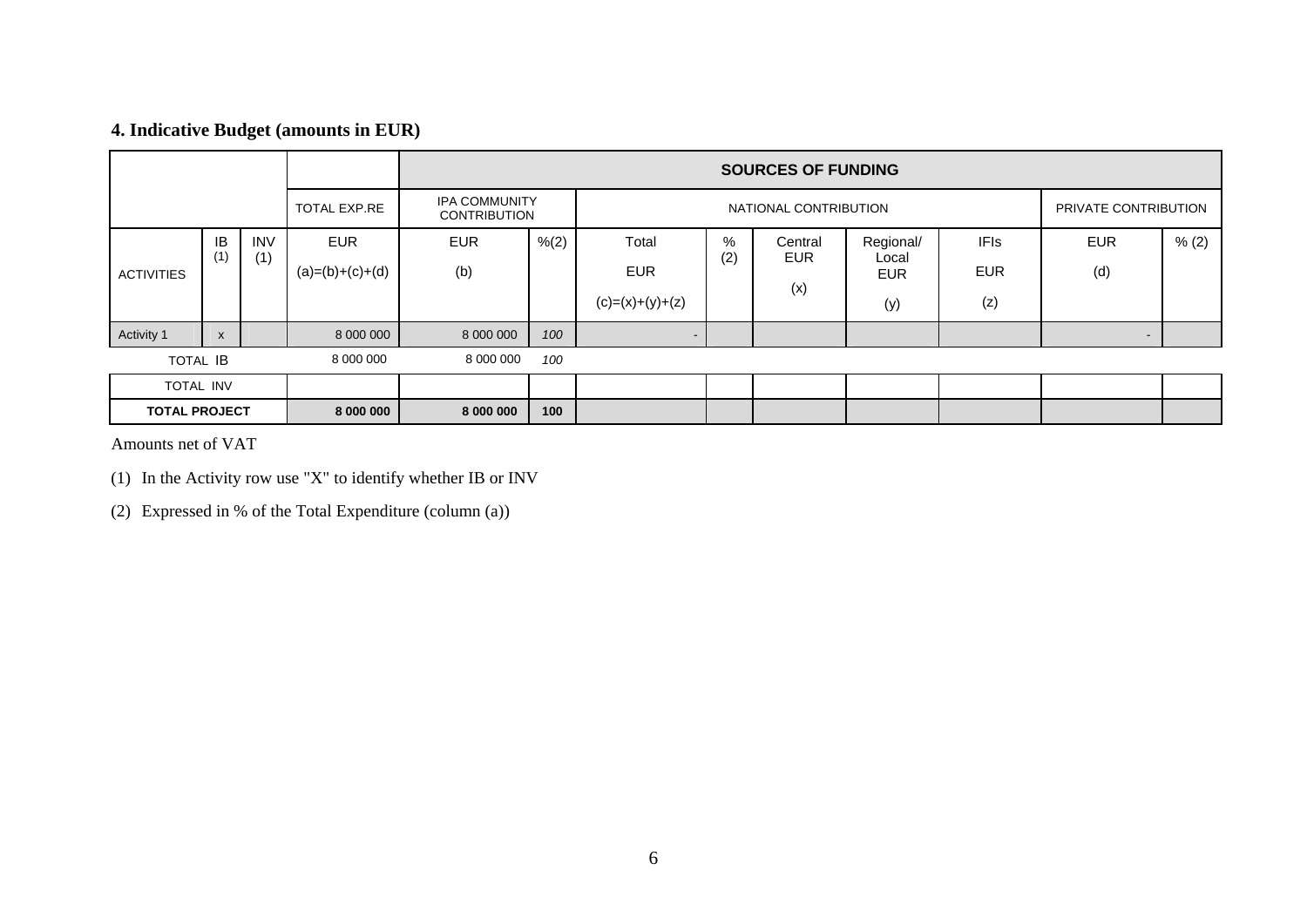| <b>Contracts</b>          | <b>Start</b>            | of Signature | of Project |
|---------------------------|-------------------------|--------------|------------|
|                           | Tendering               | contract     | Completion |
| <b>Selected Consortia</b> | $\mathsf{N}/\mathsf{A}$ | Q3 2011      | Q4 2013    |

### **5. Indicative Implementation Schedule (periods broken down per quarter)**

### **6. Cross cutting issues**

It is necessary to increase Community efforts to promote dialogue and understanding between cultures world-wide, bearing in mind the social dimension of higher education as well as the ideals of democracy and respect for human rights, including gender equality, especially as mobility fosters the discovery of new cultural and social environments and facilitates understanding thereof, thereby ensuring that no group of citizens or Western Balkans and Turkey nationals is excluded or put at a disadvantage.

### **6.1 Equal Opportunity**

Over the past few decades there has been increasing attention paid to the gender dimension of poverty and development in transition economies, particularly in relation to the role of women in education and the impact of higher education on equal opportunity policies.

Projects should integrate gender mainstreaming in their aims and activities, specifically in subject matters and areas of study where the presence of women in the economy has traditionally been very low (science and technology). Projects should promote gender balance and identify factors influencing gender discrimination. They should monitor and evaluate the transition from education and training to working life, recruitment and career development of potential female top managers.

Projects in the sphere of education and sciences should promote the change of gender roles and societal stereotypes, avoiding in any sort of cultural prejudice educational materials.

The principle of equal opportunities should be taken into account when evaluating the quality of all projects proposed under the three components. Specific attention will be paid to this dimension when determining the benefit of mobility activities.

While implementing the project activities and, to the extent applicable, the beneficiary will try to assure that gender disaggregated data will be made available to carry out an analysis of the social and economic impact of the actions undertaken.

### **6.2 Environment**

During the implementation of their actions, project Beneficiaries shall ensure that due cognizance be given to the Government's development policy relating to environmental management and that such policy is embodied within all strategic policy documents that they may draft, all training activities that they may carry out and new study programmes and curricula that they may design.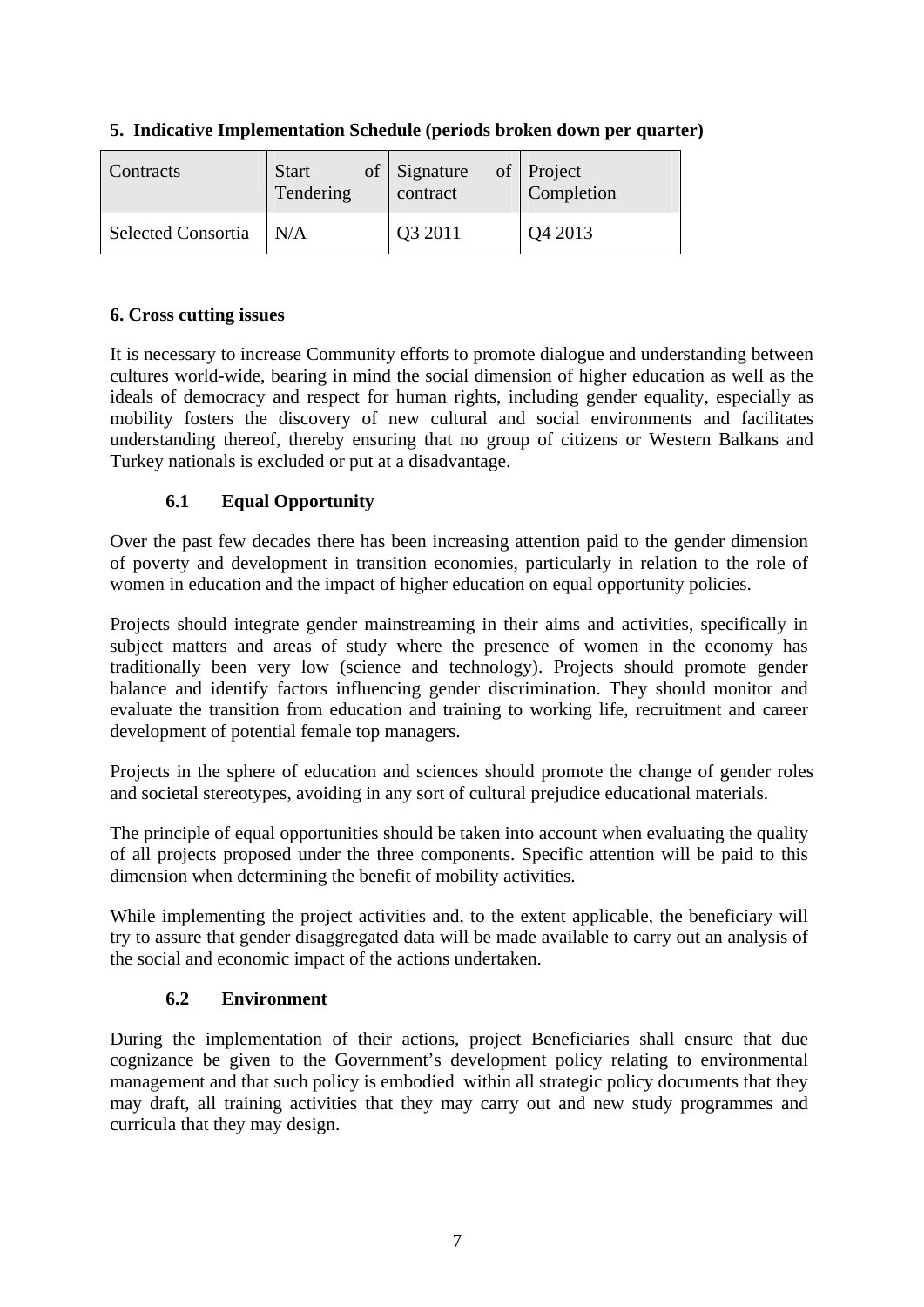#### **6.3 Minorities**

Rights of minorities should be taken into account when evaluating the quality of all projects proposed under the programme. Specific attention will be paid to this dimension when determining the benefit of mobility activities.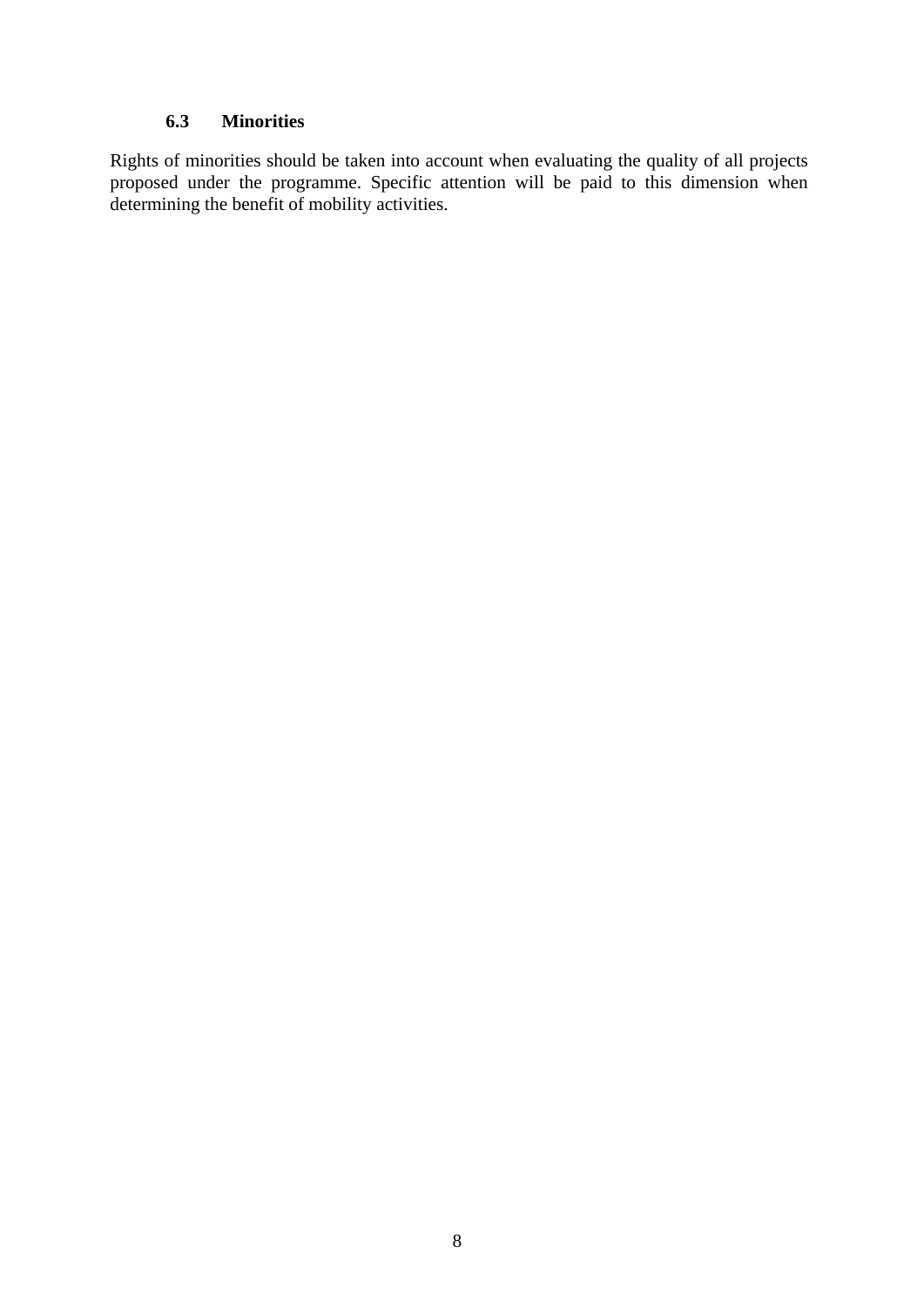### **ANNEXES**

- I- Logical framework matrix in standard format
- II- Amounts (in EUR) contracted and disbursed per quarter over the full duration of project
- III- Description of Institutional Framework
- IV Reference to laws, regulations and strategic documents:
- V- Details per EC funded contract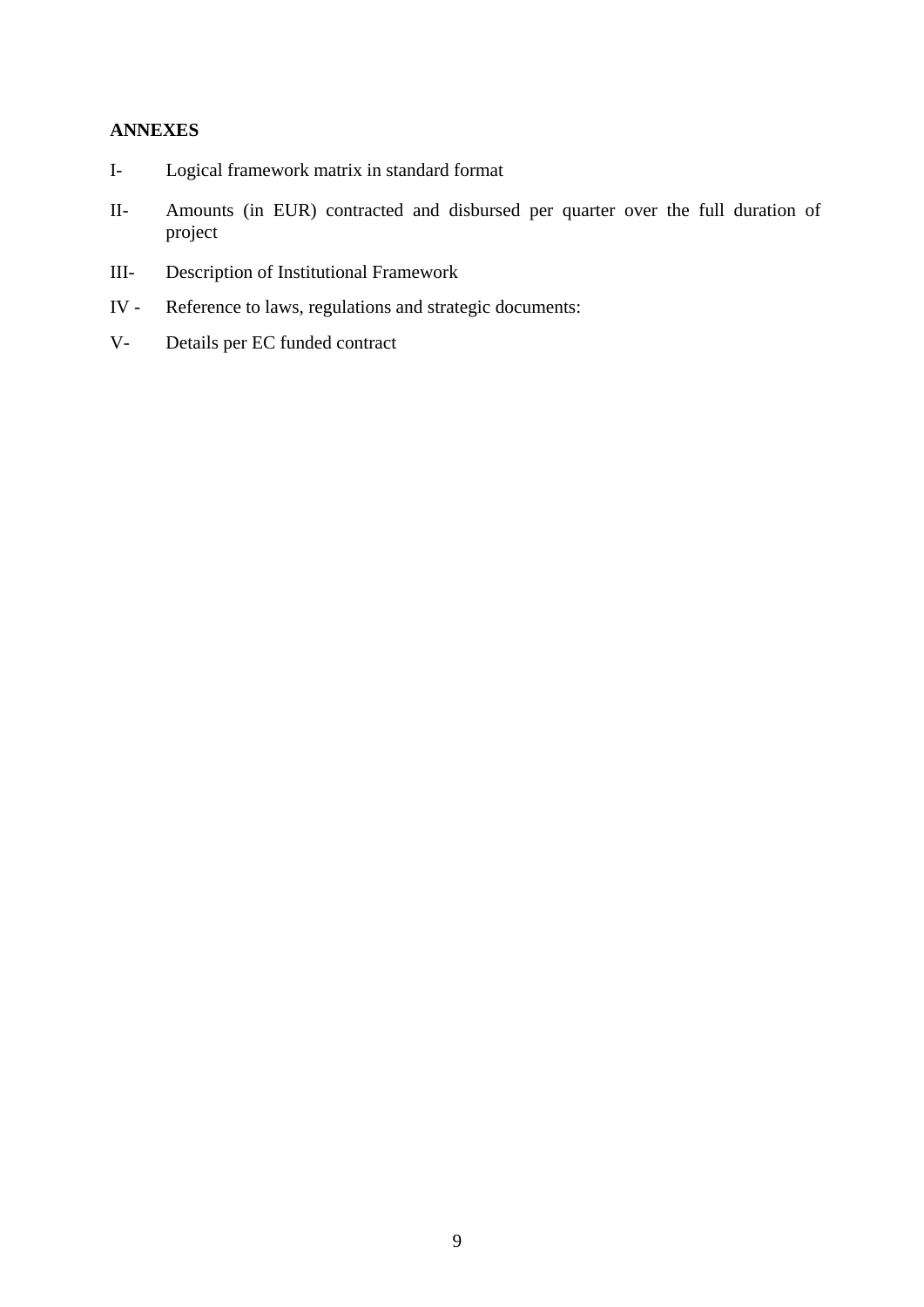# **ANNEX 1: Logical framework matrix in standard format**

| LOGFRAME PLANNING MATRIX FOR PROJECT FICHE | <b>ERASMUS MUNDUS Action 1</b>         |                              |
|--------------------------------------------|----------------------------------------|------------------------------|
|                                            | <b>WESTERN BALKANS- TURKEY WINDOWS</b> |                              |
|                                            | Contracting period expires:            | Disbursement period expires: |
|                                            | 30 November 2011                       | <b>30 November 2014</b>      |
|                                            | Total budget: EUR 8 000 000            | IPA budget: EUR 8 000 000    |

| <b>Overall objective</b>                                                                                                                                                                                                                                 | Objectively verifiable indicators                                                                                                                                  | <b>Sources of Verification</b>                               |                                                                                                                                                                                                                                                                                                                                      |
|----------------------------------------------------------------------------------------------------------------------------------------------------------------------------------------------------------------------------------------------------------|--------------------------------------------------------------------------------------------------------------------------------------------------------------------|--------------------------------------------------------------|--------------------------------------------------------------------------------------------------------------------------------------------------------------------------------------------------------------------------------------------------------------------------------------------------------------------------------------|
| To achieve better understanding and mutual<br>enrichment between the European Union and the<br>Candidate Countries and Potential Candidates in<br>the field of higher education through promoting<br>the mobility of students at higher education level. | Main performance indicators for Erasmus<br>Mundus are the number of institutions,<br>students and scholars participating in the<br>programme.                      | Commission and EACEA services.<br>Universities and Consortia |                                                                                                                                                                                                                                                                                                                                      |
| <b>Project purpose</b>                                                                                                                                                                                                                                   | <b>Objectively verifiable indicators</b>                                                                                                                           | <b>Sources of Verification</b>                               | <b>Assumptions</b>                                                                                                                                                                                                                                                                                                                   |
| To enable highly qualified graduates from the<br>Western Balkans and Turkey to engage in<br>postgraduate study at European universities and<br>to obtain qualifications and/or experience in the<br>European Union and EFTA-EEA States.                  | Number of students applying to the Universities and Consortia<br>scheme;<br>Impact of their study in the EU on<br>employability<br>and<br>career<br>opportunities. | Commission and EACEA services.                               | After selection the assumption is that<br>students and academics from WB are<br>permitted to leave their country and enter<br>the European host country.<br>Commission<br>Delegations<br>European<br>should cooperate if necessary with local<br>EU embassies in the Beneficiaries in<br>order to ease the visa application process. |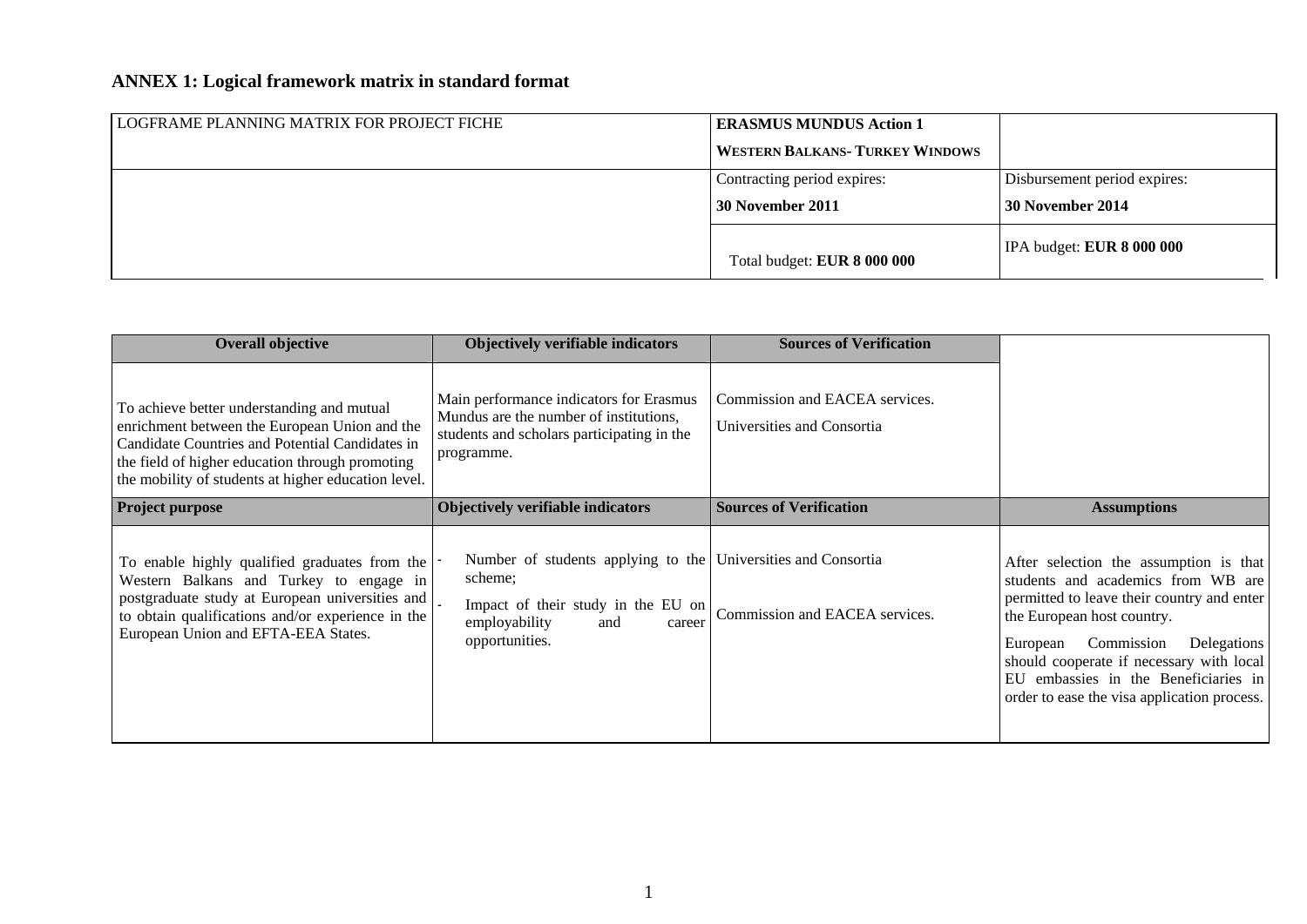| <b>Results</b>            |                                                                                                          | Objectively verifiable indicators                                                            | <b>Sources of Verification</b> | <b>Assumptions</b> |
|---------------------------|----------------------------------------------------------------------------------------------------------|----------------------------------------------------------------------------------------------|--------------------------------|--------------------|
|                           | Increased mobility of students from Western<br>Balkans and Turkey to the European Union<br>universities; | Number of students participating in<br>the Programme                                         | Universities and Consortia     |                    |
|                           | Increased qualified and experienced students<br>from the Western Balkans and Turkey                      | Impact of the mobility of students in<br>the EU on employability and career<br>opportunities |                                |                    |
| <b>Activities</b>         |                                                                                                          | <b>Means</b>                                                                                 | <b>Costs</b>                   | <b>Assumptions</b> |
| Award of 200 scholarships |                                                                                                          | Grants                                                                                       | EUR 8 000 000                  |                    |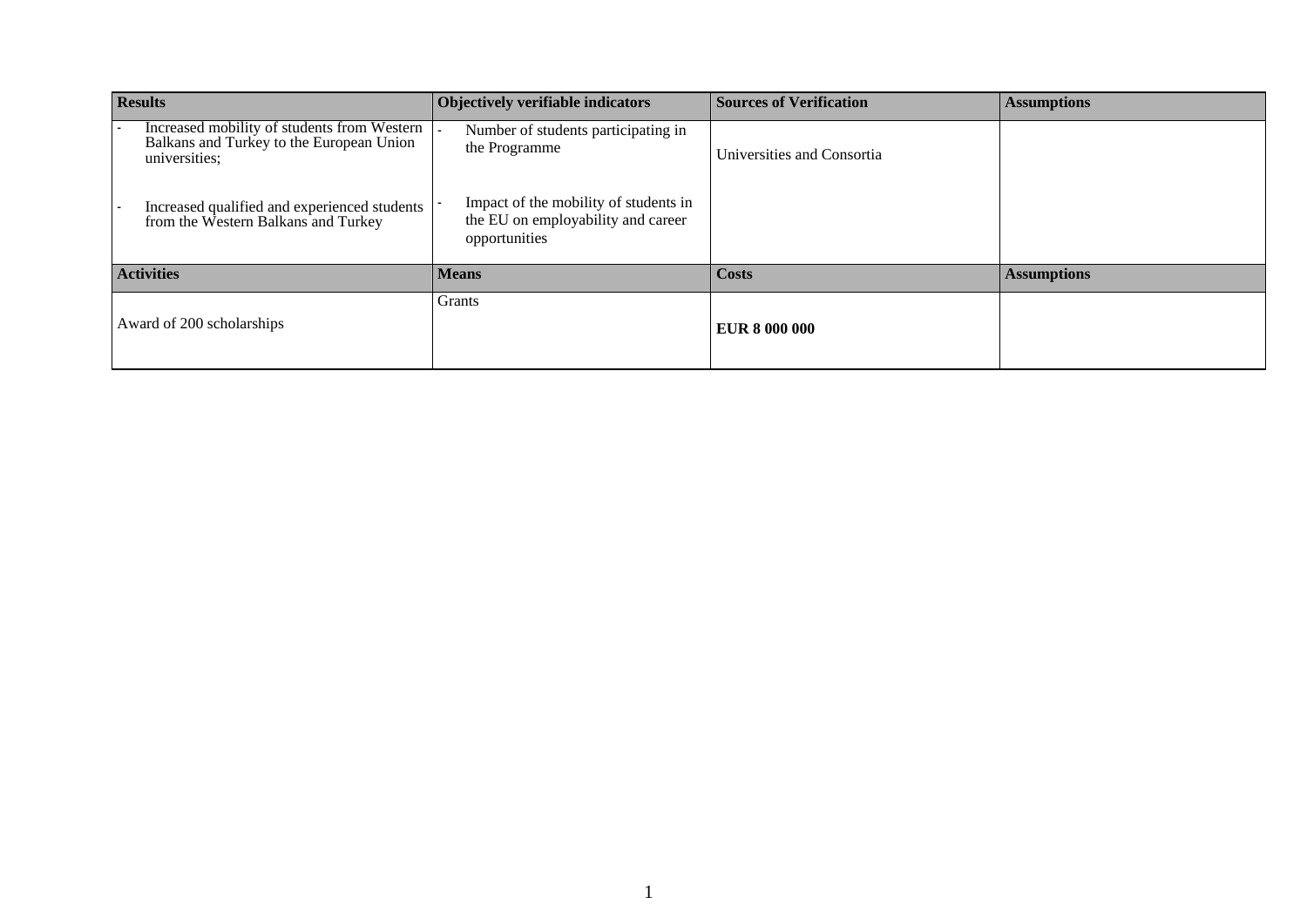**ANNEX II: Amounts (in EUR) contracted and disbursed per quarter over the full duration of project** 

| <b>Contracted</b>             | Q3 2011   |           |  |  |
|-------------------------------|-----------|-----------|--|--|
| Erasmus<br>Mundus<br>Action 1 | 8 000 000 |           |  |  |
| Cumulated                     | 8 000 000 |           |  |  |
| <b>Disbursed</b>              | Q3 2011   | Q4 2012   |  |  |
| Erasmus<br>Mundus<br>Action 1 | 5 600 000 | 2 400 000 |  |  |
| Cumulated                     | 5 600 000 | 8 000 000 |  |  |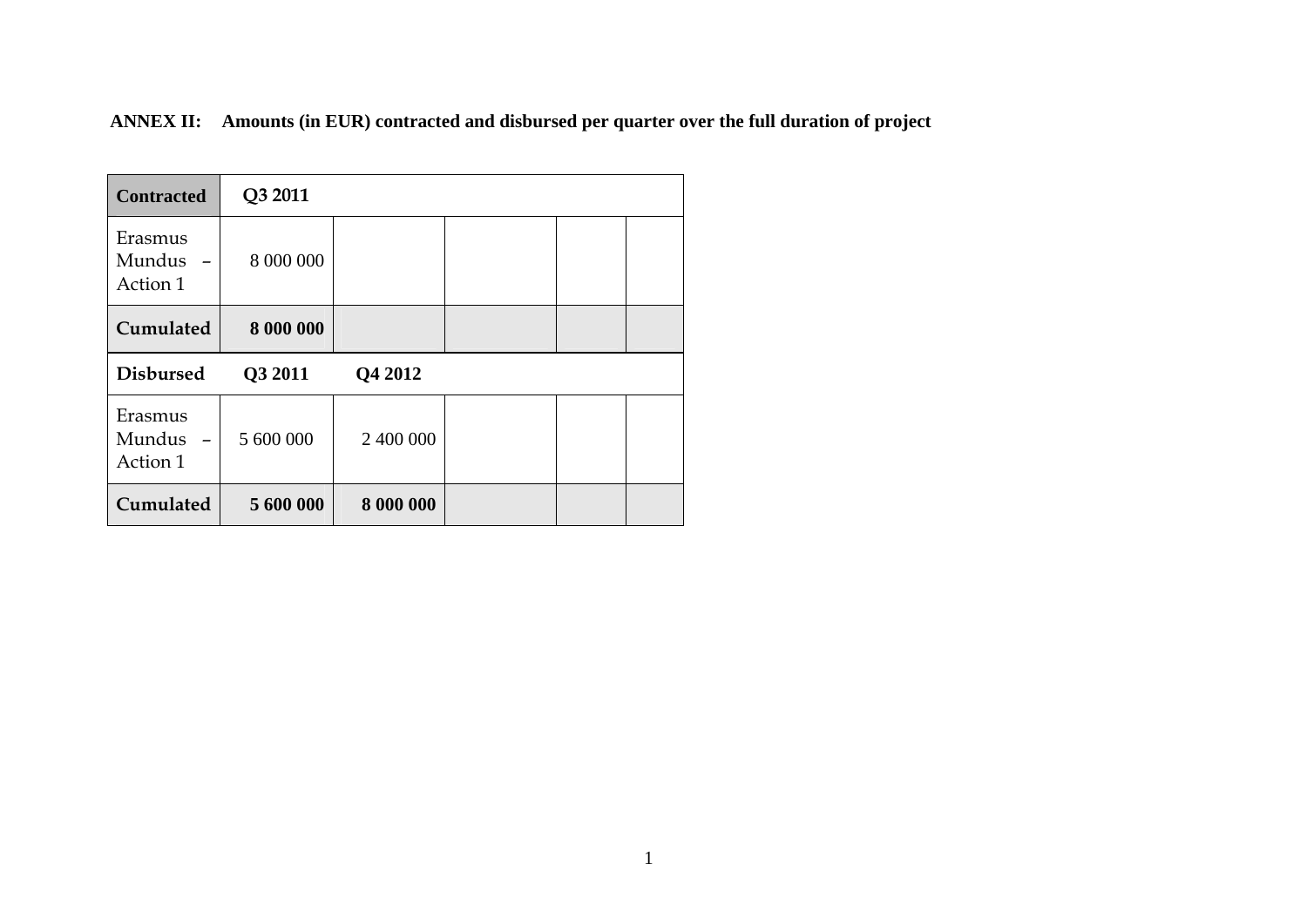#### <span id="page-12-0"></span>**ANNEX III: Description of Institutional Framework**

The Tempus Offices have been asked to ensure the promotion of the Erasmus Mundus Programme<sup>[6](#page-12-0)</sup>. Every Candidate Country and Potential Candidate for accession has established a Tempus Office.

These are the authorities in charge of the Higher education Sector in the Beneficiaries:

- Albania: Ministry of Education and Sciences
- Bosnia and Herzegovina: Federal Ministry of Education and Sciences
- Croatia: Ministry of Science, Education and Sports
- The former Yugoslav Republic of Macedonia: Ministry of Education and Science
- Kosovo: Ministry of Education, Science and Technology
- Montenegro: Ministry of Education and Science
- Serbia: Ministry of Education and Sports
- Turkey: The Council of Higher Education

1

<sup>6</sup> In Croatia the Agency for Mobility and EU Programmes is responsible for promotion of Erasmus Mundus Programme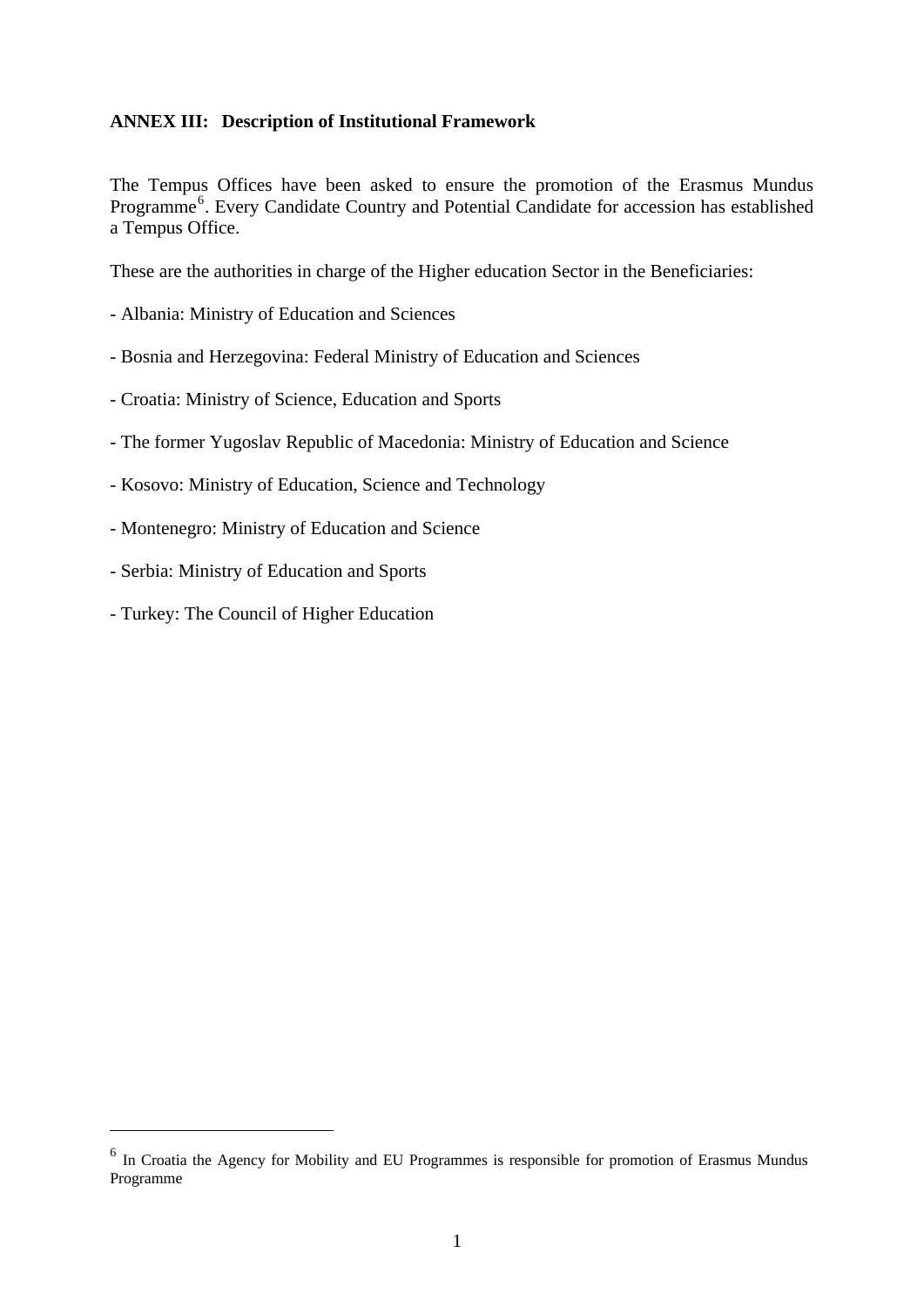#### **ANNEX IV: Reference to laws, regulations and strategic documents**

- Council Decision of 18 February 2008 (2008/210/EC) on the principles, priorities and conditions contained in the European Partnership with Albania and repealing Decision 2006/54/EC
- Council Decision of 18 February 2008 (2008/211/EC) on the principles, priorities and conditions contained in the European Partnership with Bosnia and Herzegovina and repealing Decision 2006/55/EC
- Council Decision of 12 February 2008 (2008/119/EC) on the principles, priorities and conditions contained in the Accession Partnership with Croatia and repealing Decision 2006/145/EC
- Council Decision of 18 February 2008 (2008/212/EC) on the principles, priorities and conditions contained in the Accession Partnership with the former Yugoslav Republic of Macedonia and repealing Decision 2006/57/EC
- Council Decision of 22 January 2007 (2007/49/EC) on the principles, priorities and conditions contained in the European Partnership with Montenegro.
- Council Decision of 18 February 2008 (2008/213/EC) on the principles, priorities and conditions contained in the European Partnership with Serbia including Kosovo as defined by United Nations Security Council Resolution 1244 of 10 June 1999 and repealing Decision 2006/56/EC
- Council Decision of 18 February 2008 (2008/157/EC) on the principles, priorities and conditions contained in the Accession Partnership with the Republic of Turkey and repealing Decision 2005/35/EC
- Multi-beneficiary Multi-annual Indicative Planning Document 2009-2011